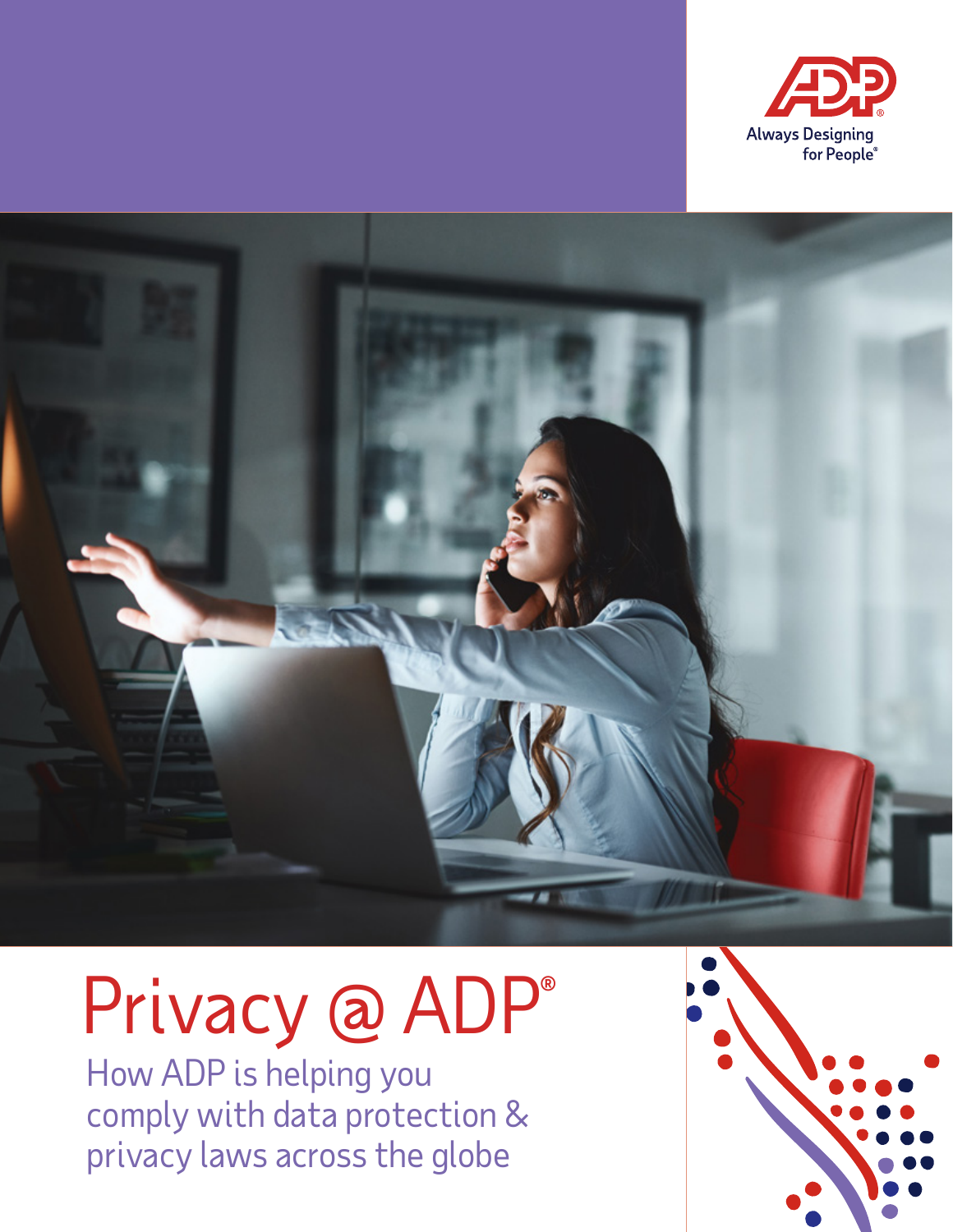The implementation of the General Data Protection Regulation (GDPR) in Europe has increased everyone's awareness around data privacy and data protection. By unifying the approach to data protection across the European Union, the regulation has set a precedent followed by other countries. From Brazil, China and India to California and other U.S. states, GDPR has been the catalyst for stronger, more clearly defined privacy laws that hold organizations accountable across the globe.

Processing your personal information while staying on top of the mounting compliance challenges of privacy and data protection is one of our founding principles.

As a service provider, we prioritize individuals' privacy and data protection across our products and services. This is why thousands of multinational enterprises and millions of employees and workers worldwide entrust ADP with their most sensitive personal information.

As a company having to comply with privacy legislations covering the personal data we hold for our own employees and business contacts, we've embedded privacy principles within our processes.

# Your privacy is our priority

ADP has operationalized the following principles across the globe:

### Privacy by Design

Privacy principles are embedded within the ADP business model. We prioritize your privacy and data protection at every stage as we design and develop new technology.

### Data Minimization and Access Control

We collect and use only the minimum personal data necessary to achieve the business purpose for which it was collected. When ADP processes your data, access is granted based on specific roles and job functions.

### Transparency and Notice

Whether you represent a company, or you are an individual whose data is being processed by ADP either as a service provider or as a company, you will receive information as to how ADP handles your personal data in the relevant ADP Privacy Statement that is made available to you.

### Choice and **Consent**

When collecting your personal data, ADP is committed to respecting your choices. We will process your data for the business purpose it was collected and in accordance with our Client's contracts.

### **Standardized** Records Information Management





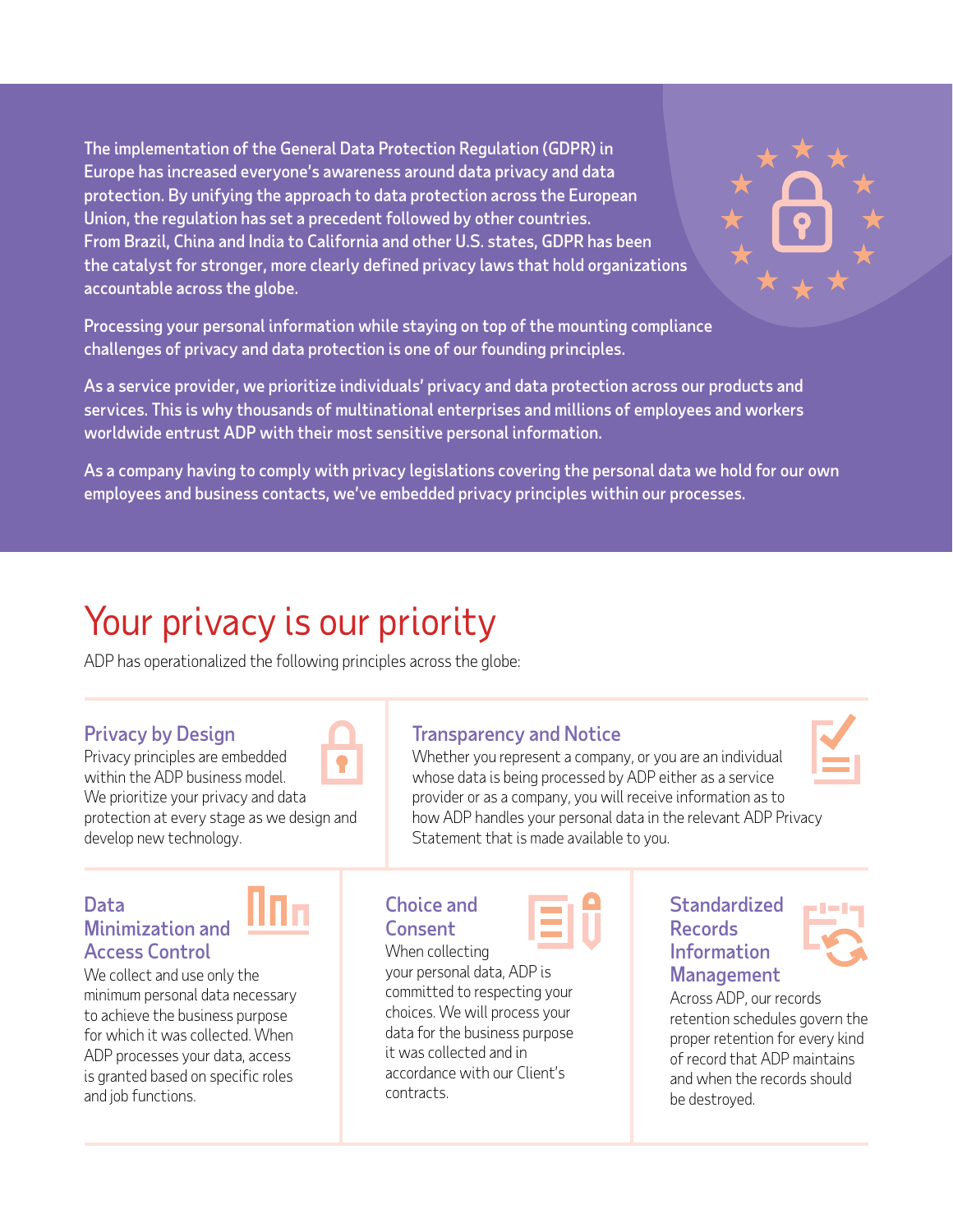### Access and Accuracy

Where reasonable or required by law, ADP will provide information that you may request regarding the data we collect in accordance with our Binding Corporate Rules (BCRs). When processing personal data on behalf our Clients, ADP will provide assistance in addressing individuals' requests, in accordance with applicable law and contractual agreement with our Clients. We are committed to providing you with a reasonable opportunity to examine and update your personal data if it is incorrect.

### Cross-Border Transfers of Data

ADP will comply with applicable laws in case of transfer of personal data across country borders. Where applicable, ADP shall also comply with its BCRs for Client Data Processing Services (the Processor Code), which provides the primary legal basis for transfers of personal data of our Clients' employees from European locations to members of the ADP group located outside of the European Economic Area (EEA).

### Documented Data Processing Activities

We perform data flow mapping and privacy risk assessments (Privacy Impact Assessments) on our data processing activities. This enables us to comply with privacy-related regulatory requirements, and keep an inventory of our processing activities.

### Incident Management Process

Our incident response process is designed to ensure that any information security incidents are addressed promptly and effectively, in accordance with ADP security policies, procedures and legal requirements.

### Supervision of Third-Party Providers

ADP vendors must meet our data security and privacy standards. Our vendor assurance process enables ADP to assess its vendors prior to entering into a contract with them. Our vendors are contractually required to comply with ADP's privacy principles.

Protecting the privacy and personal information of our Clients and their employees is of utmost importance to ADP. Our adoption of Binding Corporate Rules approved by the European data protection authorities illustrates our commitment to protect personal data in accordance with the standards required in the EU, regardless of where the European data is processed, accessed or hosted. With the

continuing development of privacy laws in many countries around the globe, as well as new standards being adopted by several states within the U.S., we are leveraging the underlying principles of our Binding Corporate Rules to enhance our global privacy program and to help our Clients better navigate the compliance landscape.

> **Carlos Rodriguez**, President and Chief Executive Officer, ADP



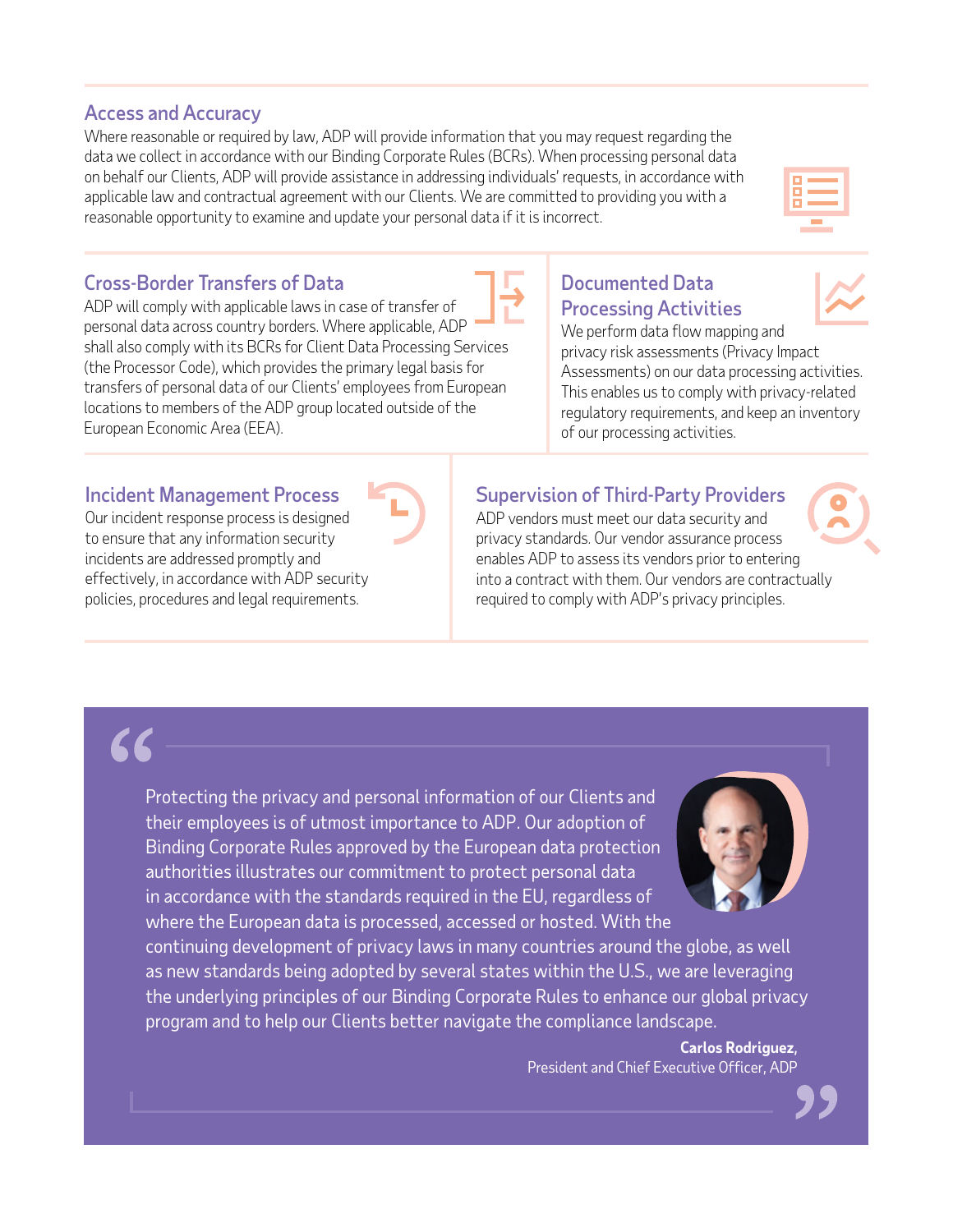# The pulse of data privacy principles across ADP

At ADP, we believe that a solid governance structure with accountability must sit at the heart of enterprisewide data privacy initiatives.

To help operationalize privacy laws across the globe, including the General Data Protection Regulation (GDPR), the Brazilian General Data Protection Law (LGPD), the California Consumer Privacy Act (CCPA), or imminent privacy laws in the U.S. or elsewhere, the Global Data Privacy Team, led by our Chief Privacy Officer, spearheads privacy efforts across our organization. We have established a Privacy Leadership Council comprised of cross-disciplinary professionals, including representatives of our business units.

These leaders play a vital role in promoting the importance of our privacy messaging across ADP. Designated business leaders, known as Privacy Stewards, take on management responsibilities for the processing of your personal data within each



ADP business unit and function. We've found that this approach succeeds in generating a collective energy around data privacy compliance. All ADP associates and contingent workers are trained on privacy and information security.

ADP's privacy policy applies to all affiliates and employees worldwide

Protecting your personal data in line with our Privacy Program and BCRs

**Processing** personal data in compliance with Client contracts

Governing the personal data we collect for our own purposes, as well as information that ADP processes on behalf of Clients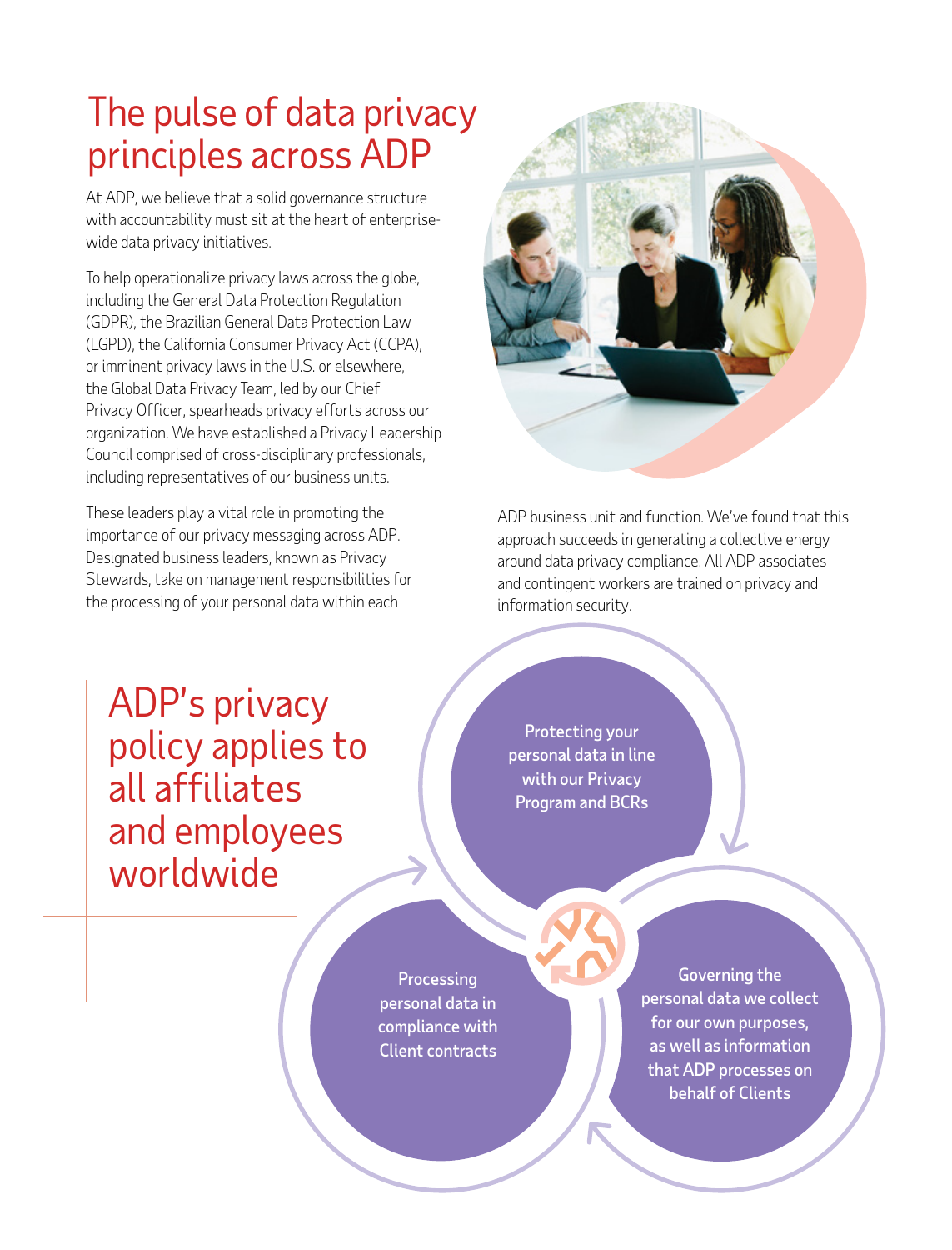## ADP achieves the highest standards of global data protection

ADP ranks among an elite group of companies worldwide to have gained regulators' approval to implement BCRs as both a data processor (covering the processing of Clients' data) and data controller (covering the data of our employees and other business associates).

### BCRs — an internationally recognized standard for protecting personal data

- BCRs are policies developed internally among a group of companies that share a common parent
- They provide a consistent set of rules on transferring the personal data of Clients, employees and other individuals internationally, regardless of where such data is processed
- BCRs become legally binding once the Data Protection Authorities approve them (the DPAs are the regulators based in each of the EU's Member States, and in the UK)
- BCRs are recognized as a lawful mechanism to safeguard the transfer of personal data out of the European Union (EU) and of the UK
- Authorities regard BCRs as the best option for protecting individuals' privacy rights in accordance with the GDPR requirements

### Why we believe that ADP's adoption of BCRs is best for you

- As a BCR-approved data processor, ADP will assist you in meeting the highest standards expected in Europe, and you will avoid the cost and paperwork associated with supporting data transfers through multiple model contract clauses
- Through ADP's BCRs, you gain a solution for transferring information about European data subjects that meets your multinational business needs, with the added **clarity and** consistency that come from adopting a single global standard
- Our BCRs are embedded within ADP's existing global compliance policies and procedures, providing your data with an extra level of governance



The adoption of BCRs has allowed ADP to implement a comprehensive and robust Privacy Program globally.